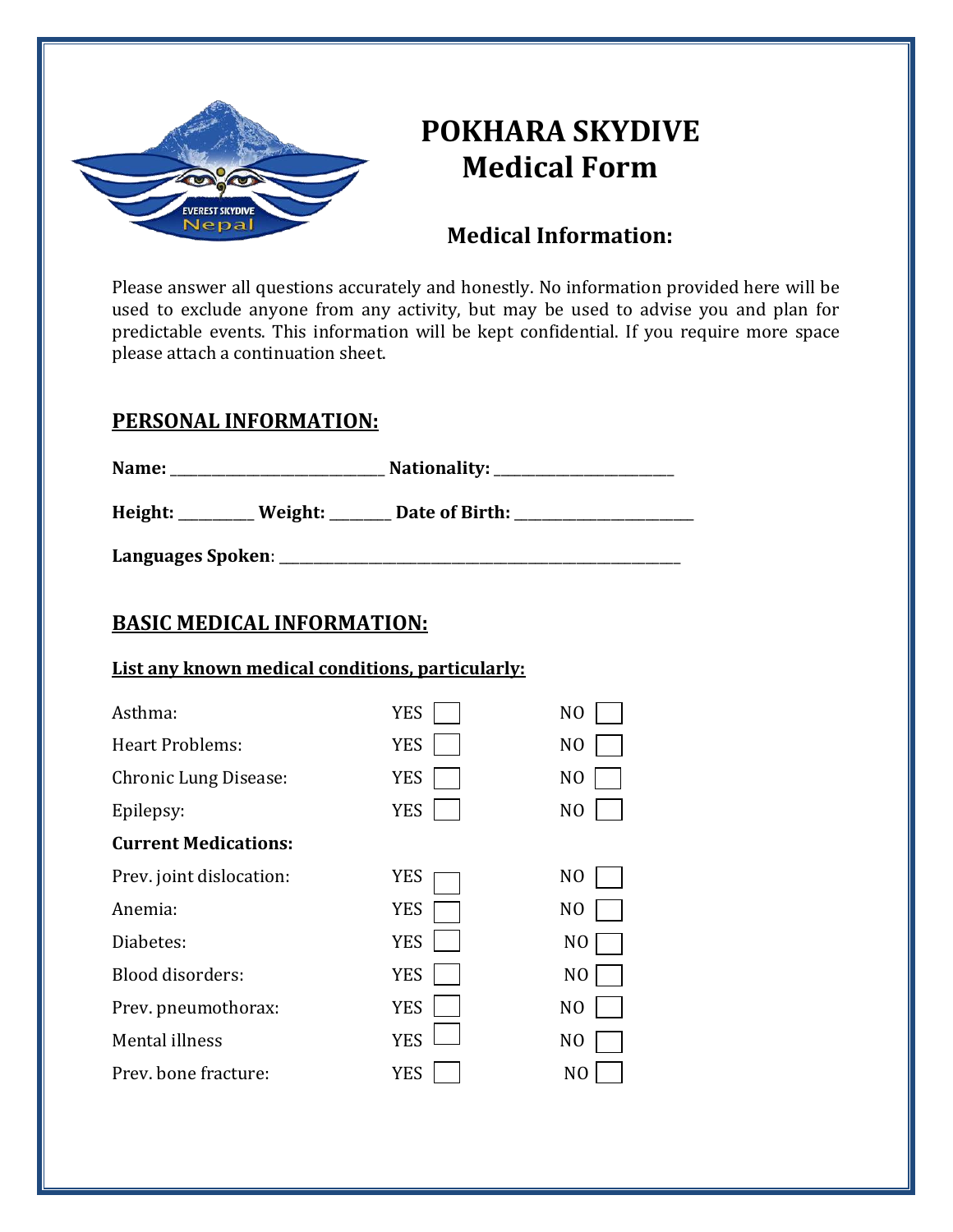#### **ALLERGIES:**

**Smoker? (Now or ever?)** (If yes how many & how long)

**Any surgery in last 10 years?**

(If yes give details)

**Hospital Stays last 10 years?**

(If yes give details)

#### **RELEVENT TO SKYDIVING:**

Have you any previous skydiving injuries or incidents? (If yes give details)

#### **OTHER:**

Do you require any visual correction? (Spectacles, contact lenses, laser eye surgery) Do you have any difficulty hearing or equalizing your ears? (Hearing aids, ear surgery, Perforation) Is there anything else you think we should know about you?

Date Signature